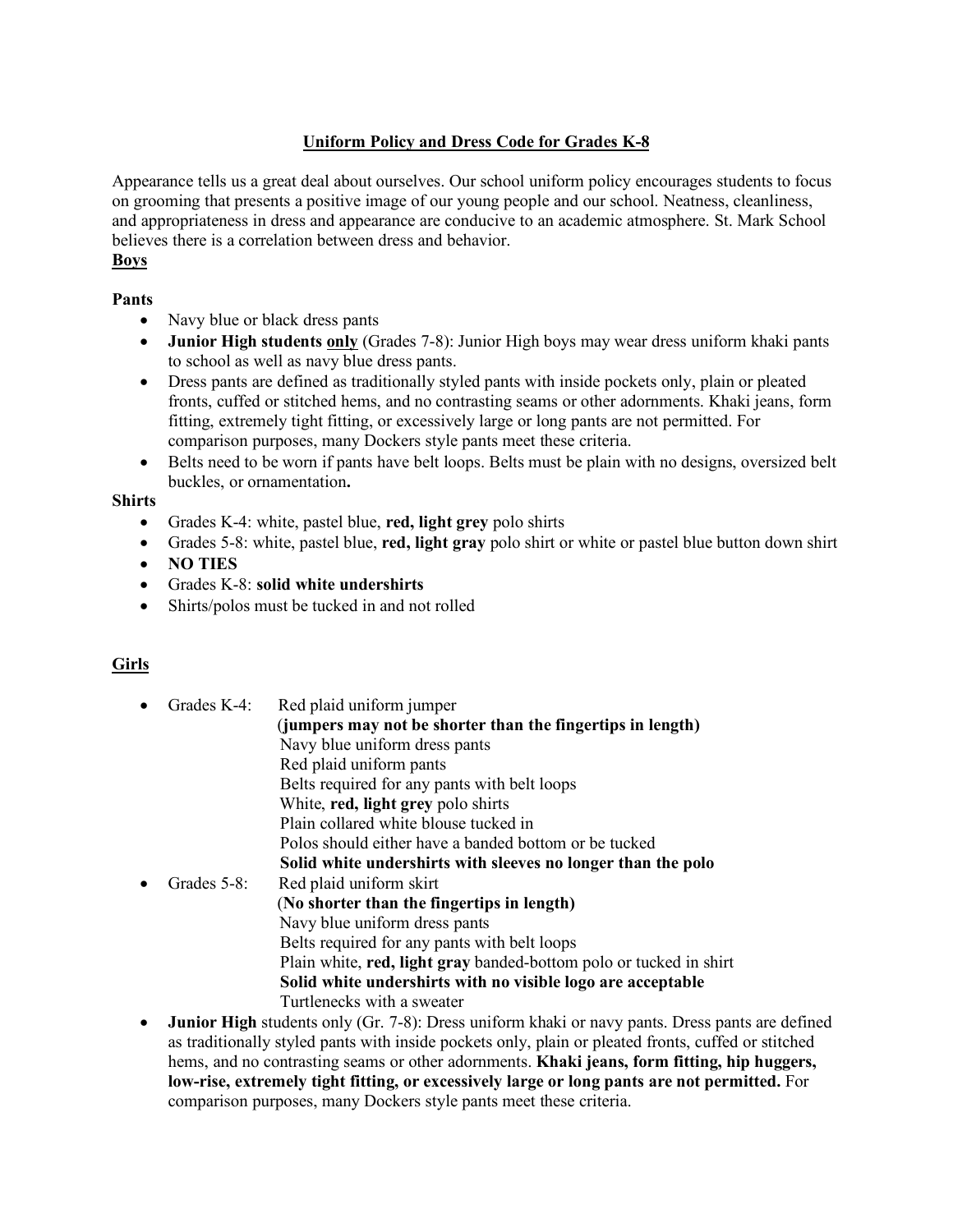## **Boys and Girls Shorts Uniform**

- Navy blue walking shorts/skorts (not short shorts) are permitted for students in Grades K-8 beginning August to October  $31<sup>st</sup>$  and from April  $1<sup>st</sup>$  to the end of the year. Shorts with leg pockets or ornamentation may not be worn. When shorts are worn, they are not to be shorter than fingertips in length.
- Students in Gr. 7-8 may wear khaki or navy walking shorts
- White or pastel blue dress shirt or white, **red, light gray** polo
- Banded bottoms or tucked in shirts
- Ties are not required
- **Any time shorts are worn to school (uniform, field trips, special dress down days etc.), they may not be any shorter than the fingertips in length.**

#### **Footwear**

#### **Shoes**

- School style dress shoes or **tennis shoes** may be worn with the uniform. Shoes must be supportive and enclose the whole foot. High top tennis shoes are not permitted.
- Sperry Top-siders or other similar styles in leather or canvas are permitted
- **Not Permitted**: Ballerina-style shoes, moccasins, slipper-style, crocs, sandals, flip-flops, slingbacks, **high top tennis shoes**, high heel, workboot, or other "fashion shoes"
- All shoes must be properly laced and tied
- Shoes worn as boots in inclement weather must be changed before entering the classroom

#### **Socks**

- Socks must be **solid** white, black, or blue crew socks They must be visible
- Girls may wear white, black, or navy tights. In addition, girls may wear solid black full-length leggings, with no markings or designs, along with school appropriate socks

#### **Sweaters/ Sweatshirts**

- Cardigan or pull over
	- o Solid navy, dark red, black, gray or white
- Sweatshirt
	- o Official St. Mark sweatshirt (red/gray) purchased through *Schoolbelles*
	- o St. Mark approved sweatshirts purchased through *J.D. Design stmarkuniforms@gmail.com*
	- o St. Mark fleece quarter zip (red/gray) purchased in previous years
	- o St. Mark quarter zip dry fit (gray, red, black) purchased in previous years
	- o **St. Mark previously approved sweatshirts will be grandfathered in for 2022-2023**
- **No hooded sweatshirts are permitted to be worn in school**
- No logos or insignias (other than school logos)
- Outerwear such as winter coats, jackets, jacket vests, unapproved sweatshirts, hats, baseball caps, are not to be worn during the school day

#### **Hair**

Students will have simple, neat and conservative hairstyles that are consistent with the tailored appearance of the school uniform. No unusual fads or designs may be worn. Students are expected to adhere to the following: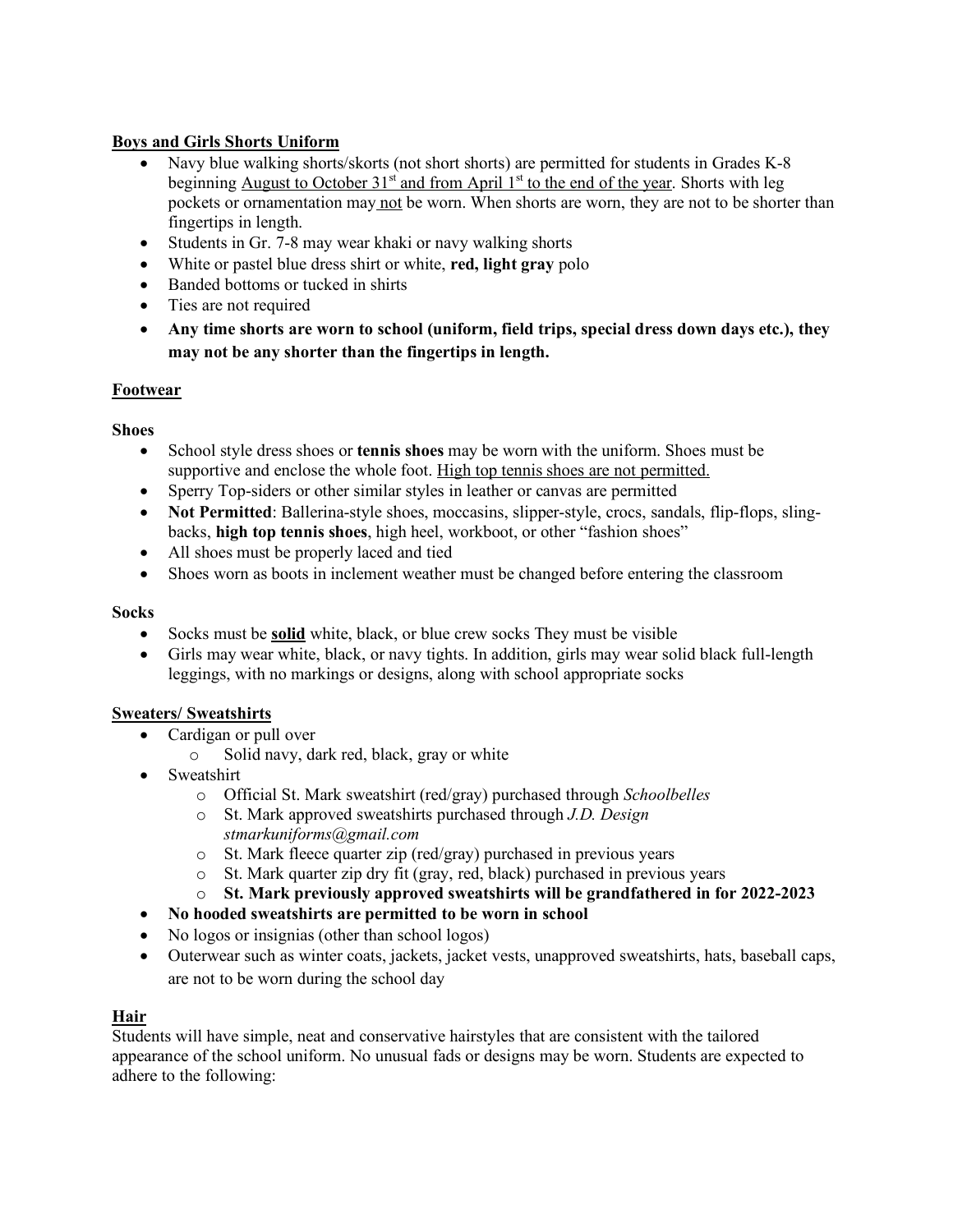- **Hair dye/highlights are permitted**. **Highlights must be a natural color.** Example: Natural color does NOT include blue, pink, unnatural red, yellow, green, orange etc. Hair must be clean and neatly styled and may not obstruct vision
- **Shaved heads are permitted**. Designs, ridges, or words are not permitted
- Excessively teased, spiked, mohawk, or unkempt hair is not permitted
- **Haircuts for boys should be above their eyebrows and collars. Hair must not cover the eyes**
- Facial hair is not permitted
- **Any student not in compliance will be issued a uniform infraction Demerit and one weekend for compliance, or he/she will not be permitted to return to school until the situation is corrected. This will be strictly enforced.**

#### **Headbands**

- **Accessories that may be distracting are not permitted. This includes: large headbands, scarves or bandanas and large floral ornamentations**
- Solid color black, blue, white, red, gray, or the uniform plaid may be worn
- Headbands must be flat, except on special "Spirit" days
- Girls may wear small headbands and ponytail holders
- Ponytail holders are not to be worn as "bracelets"

## **Make-up, Jewelry and Cosmetics**

- Girls (Gr. 7-8 only) "Light make-up" is permitted for school wear
- Only clear, light pink, natural tan nail polish is allowed with nails properly maintained. Artificial nails are not permitted
- Girls may wear earrings. Only **one pair** of small posts may be worn on the earlobes
- Boys are not permitted to wear earrings
- A simple watch may be worn. Apple watches and any other Smart watch that has technology and the capability to email, text etc. are **NOT** permitted
- A simple chain necklace may be worn
- All jewelry must be school appropriate
- One bracelet and one ring per hand
- Daily use of deodorant is expected for all students in Grades 4-8
- Cologne and perfume is not permitted due to allergies
- Tattoos of any nature, whether temporary or permanent are not acceptable

Failure to comply with the uniform policy will result in disciplinary action. The decision of the principal is final.

#### **Physical Education Uniform**

#### **Students in Gr. K-6**

• Students will wear their P.E. uniforms to school on their assigned P.E. days

#### **Students in Gr. 7-8**

- Students will use the locker rooms to change into their P.E. uniform
- Students in Grades 7-8 need a gym bag for shoes and/or clothing

#### **Uniform Wear Requirements**

**E** The P.E. shorts uniform may be worn August through October 31<sup>st</sup> and April 1<sup>st</sup> through **the end of the school year. On cold inclement days, sweatpants may be worn in place of shorts. Shorts may not run shorter than the fingertips in length**